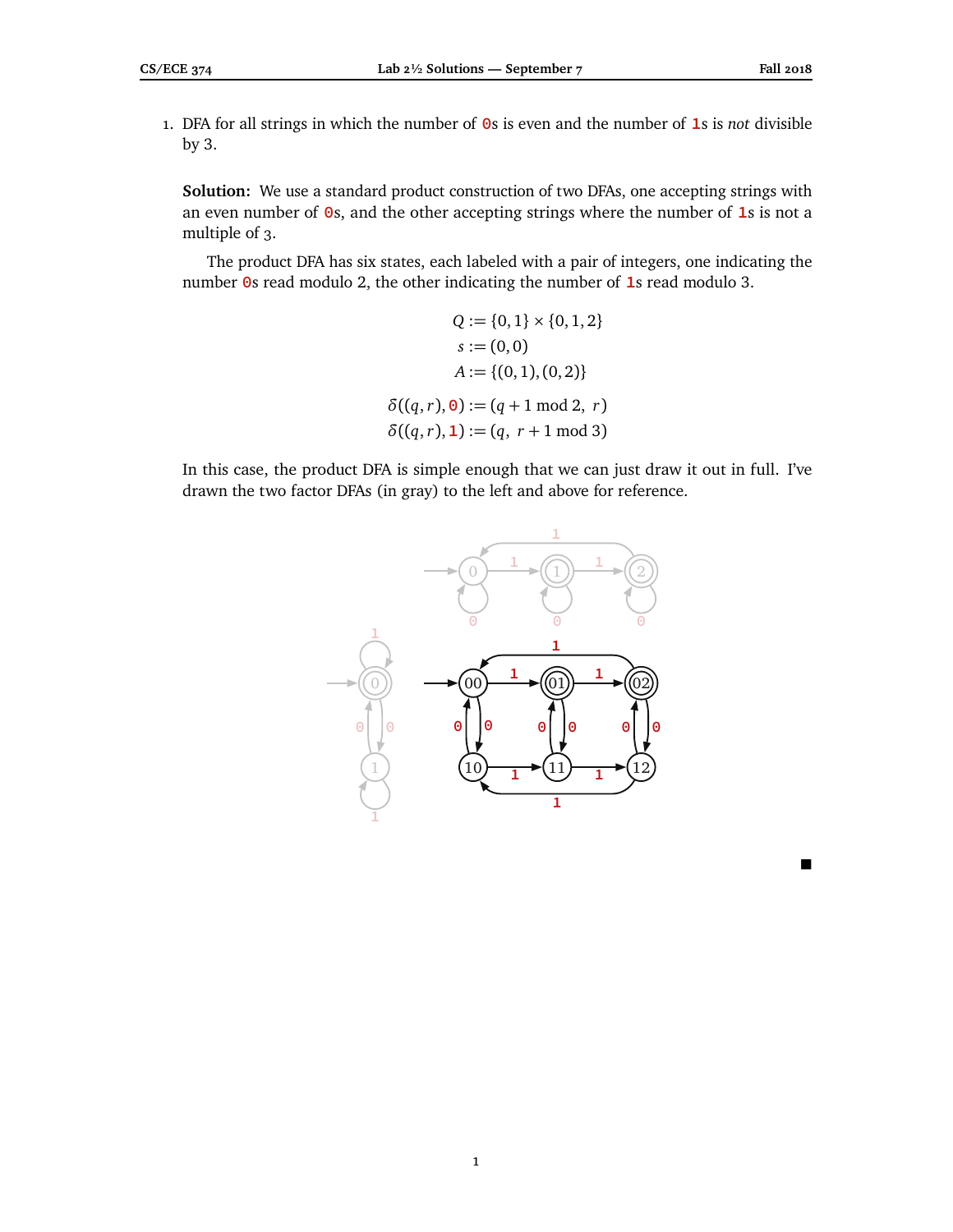$\blacksquare$ 

2. DFA for all strings that are **both** the binary representation of an integer divisible by 3 **and** the ternary (base-3) representation of an integer divisible by 4.

For example, the string **1100** is an element of this language, because it represents  $2^3 + 2^2 = 12$  in binary and  $3^3 + 3^2 = 36$  in ternary.

**Solution:** Again, we use a standard product construction of two DFAs, one accepting binary strings divisible by 3, the other accepting ternary strings divisible by 4. The product DFA has twelve states, each labeled with a pair of integers: The binary value read so far modulo 3, and the ternary value read so far modulo 4.

$$
Q := \{0, 1, 2\} \times \{0, 1, 2, 3\}
$$
  

$$
s := (0, 0)
$$
  

$$
A := \{(0, 0)\}
$$
  

$$
\delta((q, r), 0) := (2q \mod 3, \qquad 3r \mod 4)
$$
  

$$
\delta((q, r), 1) := (2q + 1 \mod 3, 3r + 1 \mod 4)
$$

For reference, here is a drawing of the DFA, with the two factor DFAs (in gray) to the left and above; we wouldn't expect you to draw this, especially on exams. More importantly we would expect you *not* to draw this, *especially* on exams. The states of the factor DFA that maintains ternary-value-mod-4 are deliberately "out of order" to simplify the drawing.

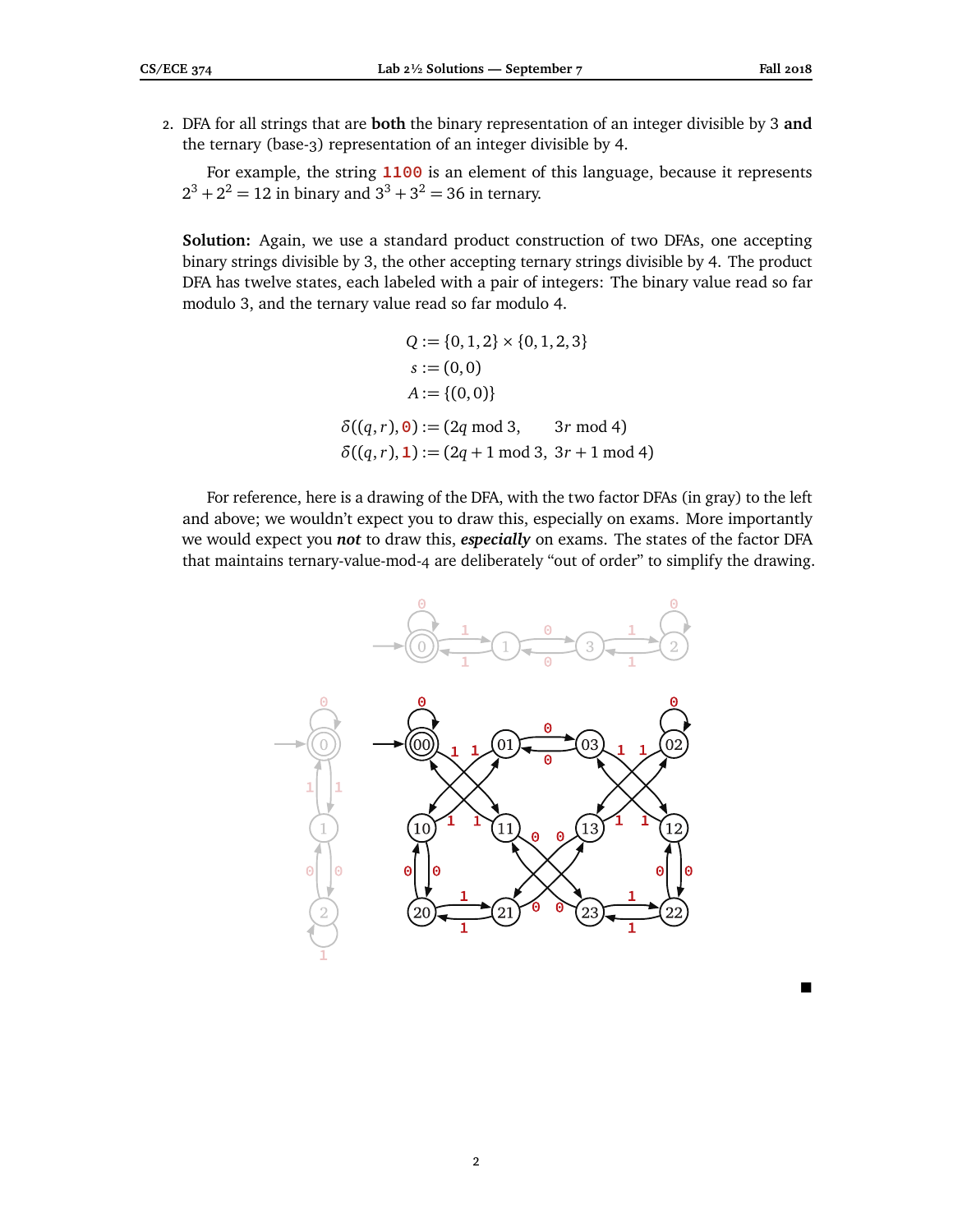$\blacksquare$ 

3. Design an NFA for the language  $(01)^+$  +  $(010)^+$ .

**Solution:** The NFA is shown in the figure below.



Note that we've separated the two cases of either repeated 01, or repeated 010. Why would the NFA with states labeled 0 and 0' merged be incorrect?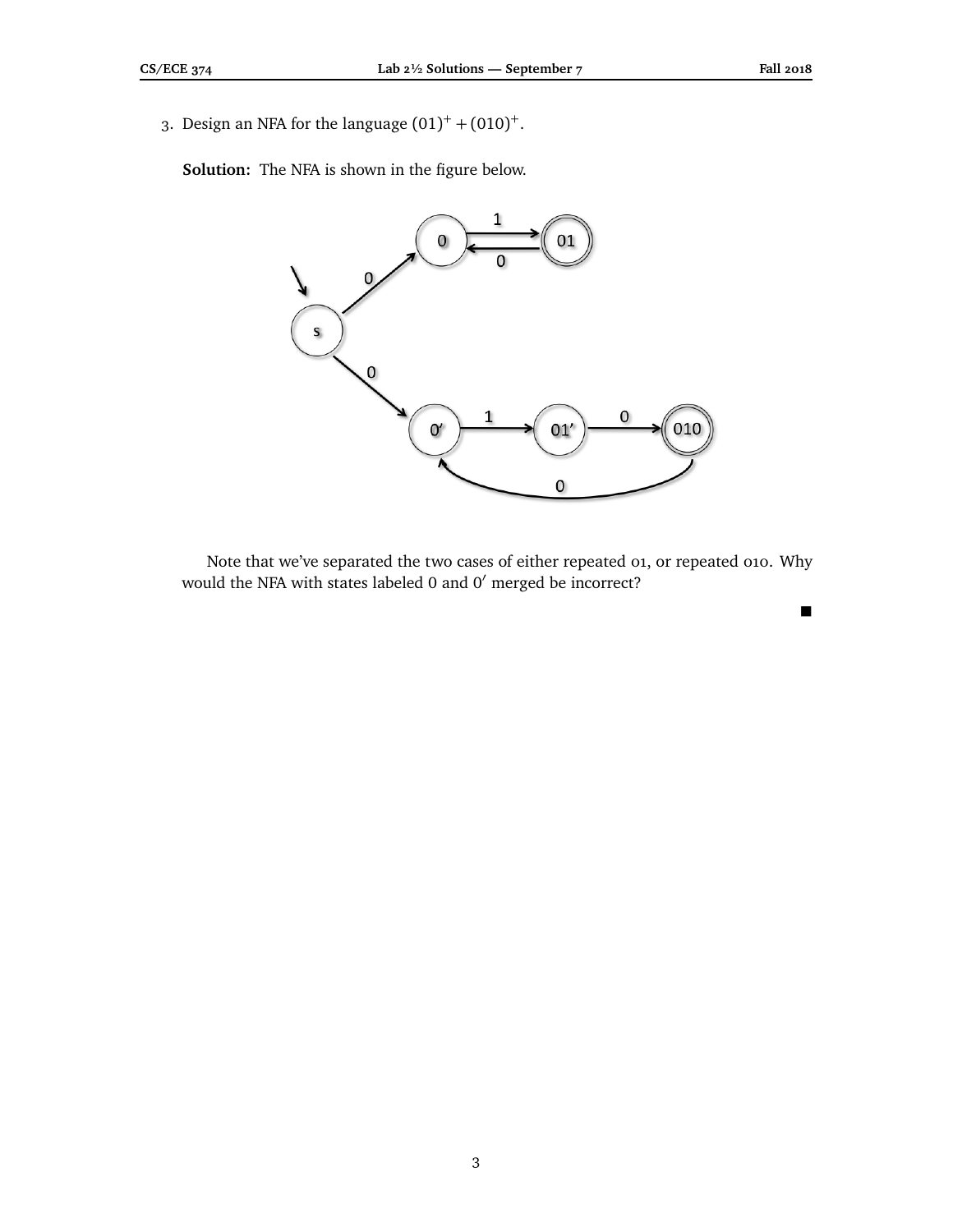4. DFA for sll strings *w* such that  $\binom{|w|}{2}$  $\binom{w}{2}$  mod 6 = 4. *[Hint: Maintain both*  $\binom{|w|}{2}$  $_2^{\scriptscriptstyle(w|})$  mod 6 *and* |*w*| mod 6*.]*

**Solution:** Our DFA has 36 states, each labeled with a pair of integers representing  $\int_{0}^{|x|}$  $\binom{x}{2}$  mod 6 and  $|x|$  mod 6, where *x* is the prefix of the input read so far.

> $Q := \{0, 1, 2, 3, 4, 5\} \times \{0, 1, 2, 3, 4, 5\}$  $s := \{(0, 0)\}\;$  $A := \{(4, r) | r \in \{0, 1, 2, 3, 4, 5\}\}\$  $\delta((q, r), 0) := (q + r \mod 6, r + 1 \mod 6)$  $\delta((q, r), 1) := (q + r \mod 6, r + 1 \mod 6)$

The transition function exploits the identity  $\binom{n+1}{2} = \binom{n}{2}$  $\binom{n}{2} + n$ .

**Solution:** The language is identical to the set of strings *w* such that  $|w|$  mod 12 ∈ {4, 7}. This language can be accepted using a 12-state DFA.

4